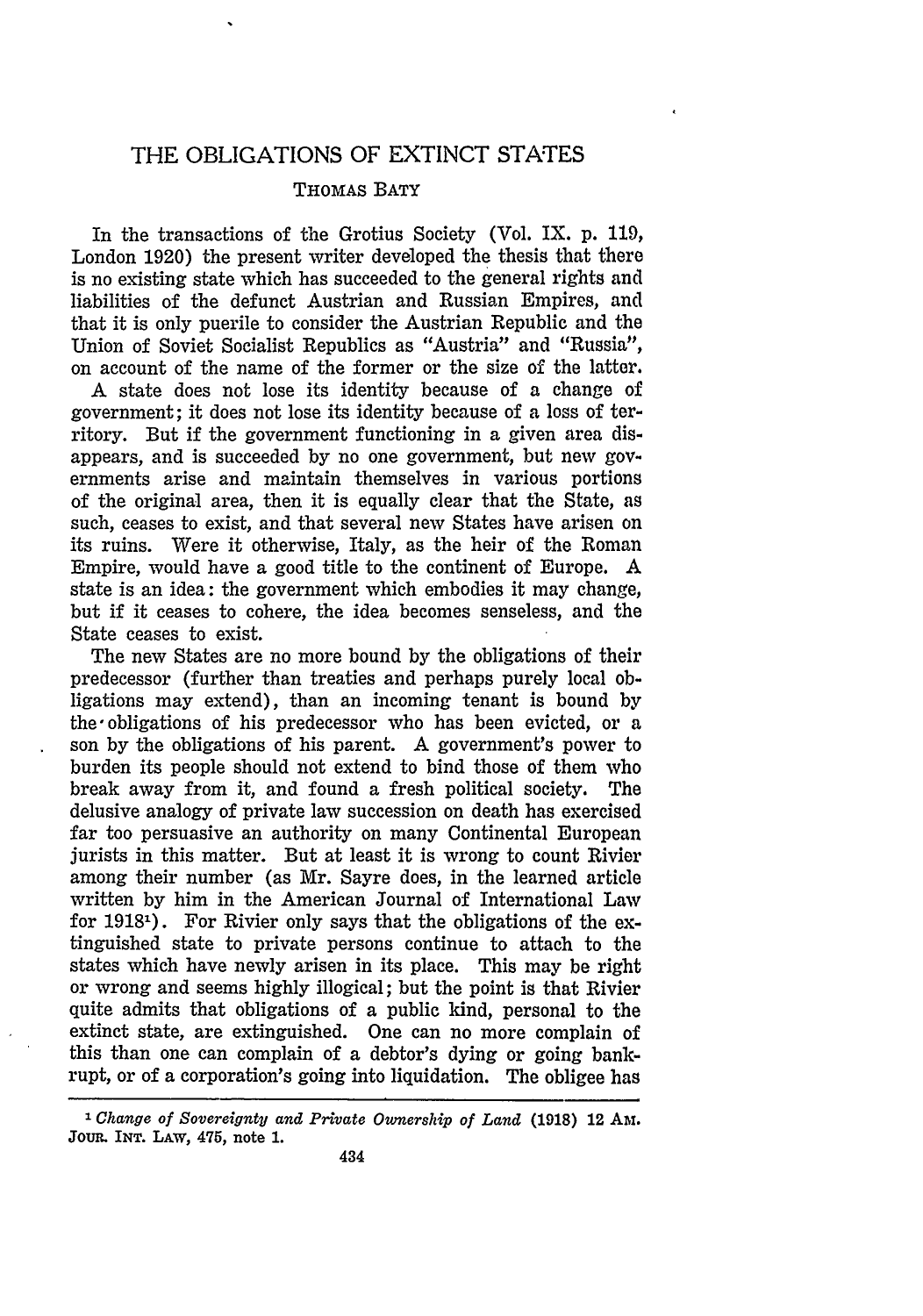simply ceased to exist as a source of profit—and that is all there is to it.

I understand Dr. Berriedale Keith *(State Succcssion)* and the Italian jurists to take the same view, while Kent and Phillimore are quoted as thinking that the obligations persist. Grotius and Story, whose authority is cited by Phillimore in support of the latter opinion, only speak of the property of the succeeding states, and are not referring at all to their obligations. Vattel says that a State's obligations by Metz become void if it ceases to exist as an independent political society-from any cause whatever. And besides the injustice of holding new political societies to the engagements of those very states from which they have revolted, there arises the important practical difficulty of ascertaining how the obligations are to be apportioned. By revenue<sup>2</sup>? by riches? by population? by area? avoiding the special benefits derived from the original obligation?—or law? It is impossible to arrive at any just solution.

Mr. Sibley in *The Story of the Manilla Ransom*, which appears at p. 17 of the Journal of the Society of Comparative Legislative and International Law for February, 1925, a scholarly and able essay, states the opinion that the scheme of the Treaty of St. Germain and the Treaty of Trianon, dividing the debt of the Austrian Empire among the States (including Italy and Servia) which obtained its territory, established the principle of the succession of states to the obligations of their predecessor as law. But it cannot too often be repeated that treaties are not normally made in order to secure one's rights, but to secure advantages which would not exist without them. The stipulations of a treaty are rather evidence that the object of the stipulation is not a right than evidence that it is. Mr. Sibley thinks that the group of Versailles Treaties "will presumably assert the security of the liberties of Europe longer even than the Metz of Utrecht." Perhaps the Metz of Utrecht did not really avail for so very long; and it may be surmised that few publicists share Mr. Sibley's cordial confidence in the Treaties of Versailles, St. Germain, Neuilly, Trianon and Lausanne. It seems to be going a good deal too far to say that because the Versailles politicans found it convenient to maintain the claims of their bond-holders on the revenues of their late allies and real or nominal enemies, the Bohemians and the Tyrolese, the Transylvanians, Italians, Servians and Magyars, therefore a great general principle of law was established, confirming the principle that if a State disappears, the States which get its territory must pay its debts. The Allies made their friends and proteges pay; that was only natural but it was not necessarily juridical.

2 This standard was adopted by the Treaty of St. Germain. **But** it obviously is unduly favorable to a rich and lightly-taxed territory.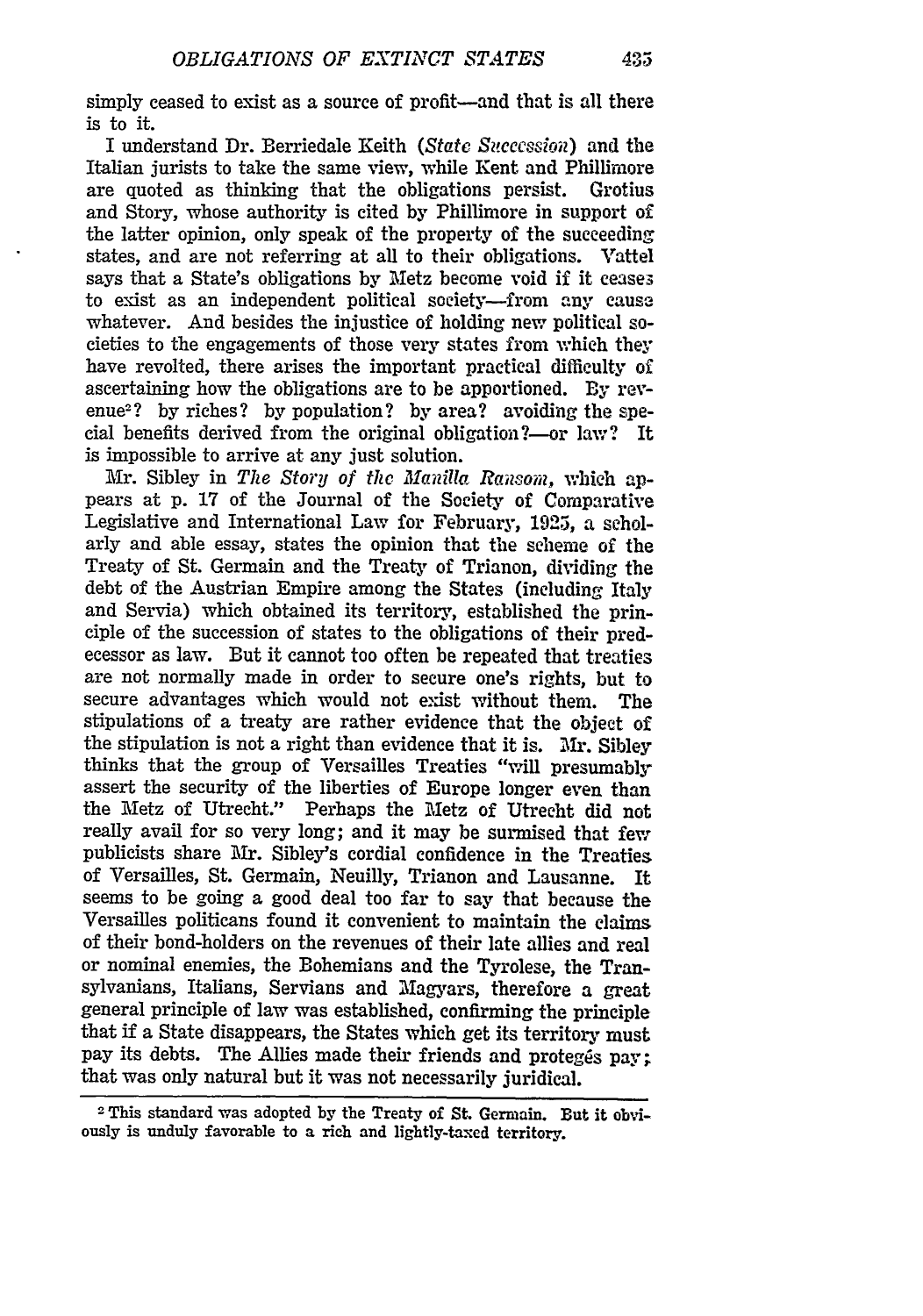It need scarely be added that apart from the special matter of the funded debt and the secured debts of the old Empire (as to which, as Dr. Sibley pertinently points out, the matter of succession to the obligations is concluded by the Treaties), the general question of the continuance and incidence of obligations remains unaffected by what was done at the Versailles Conference. And in particular the continuance and incidence of obligations specifically affecting particular land in the territory of the exploded state, may well be decided differently from that of its other obligations. Money borrowed specifically for harbor works in Fiume might possibly have to be repaid by the state in which Fiume might some day lie. Also, the obligations of a State which splits up by agreement may well persist when those of a violently disrupted State would not; in such a case they would probably be joint and several. But it is submitted with confidence that the particular arrangements of the Versailles group of treaties are of no consequence in determining the true rule to be applied to its obligations when a state dissolves. The circumstances were too highly special; and the decision was not assumed as a matter of law but stipulated as a matter of contract. In our view---as in Rivier's, Keith's and Vattel's---the obligation of a state is the obligation of an ideal person. The obligees take the risk of the disappearance of that ideal person, as the private law obligee takes the risk of the disappearance of a real person. They have lent their credit or performed their services and supplied their goods for the purposes of a State which has vanished. Why should they call upon the people who have repudiated the whole system for reimbursement? It is surely enough, to allow a government to rivet its responsibility upon its successors in the State, without placing in its hands the power to bind revolted States! Clearly, it could not bind one revolted state, were it as big as Brazil when it broke loose from Portugal. Why then should it be able to bind five or six simultaneously revolted States?

**.** Mr. Sibley argues, on the basis of the general rule of Succession<sup>3</sup> supposed to be established by the Versailles group of Treaties, that the United States, having taken over the Philippine Islands, is liable to Great Britain for the money which Spain promised to pay to Great Britain upon the capitulation of Manilla in 1761. He says—as is perhaps true—that there is no prescription which runs against such a claim; but he forgets that war has more than once interposed between Spain and Great Britain in the interim, and that it has been again and again declared that war puts an end to all conventional stipulations between the parties. It would be surprising if this capitulation has been

**<sup>1</sup> Not only to extinct states, but to ceding states** as **well.**